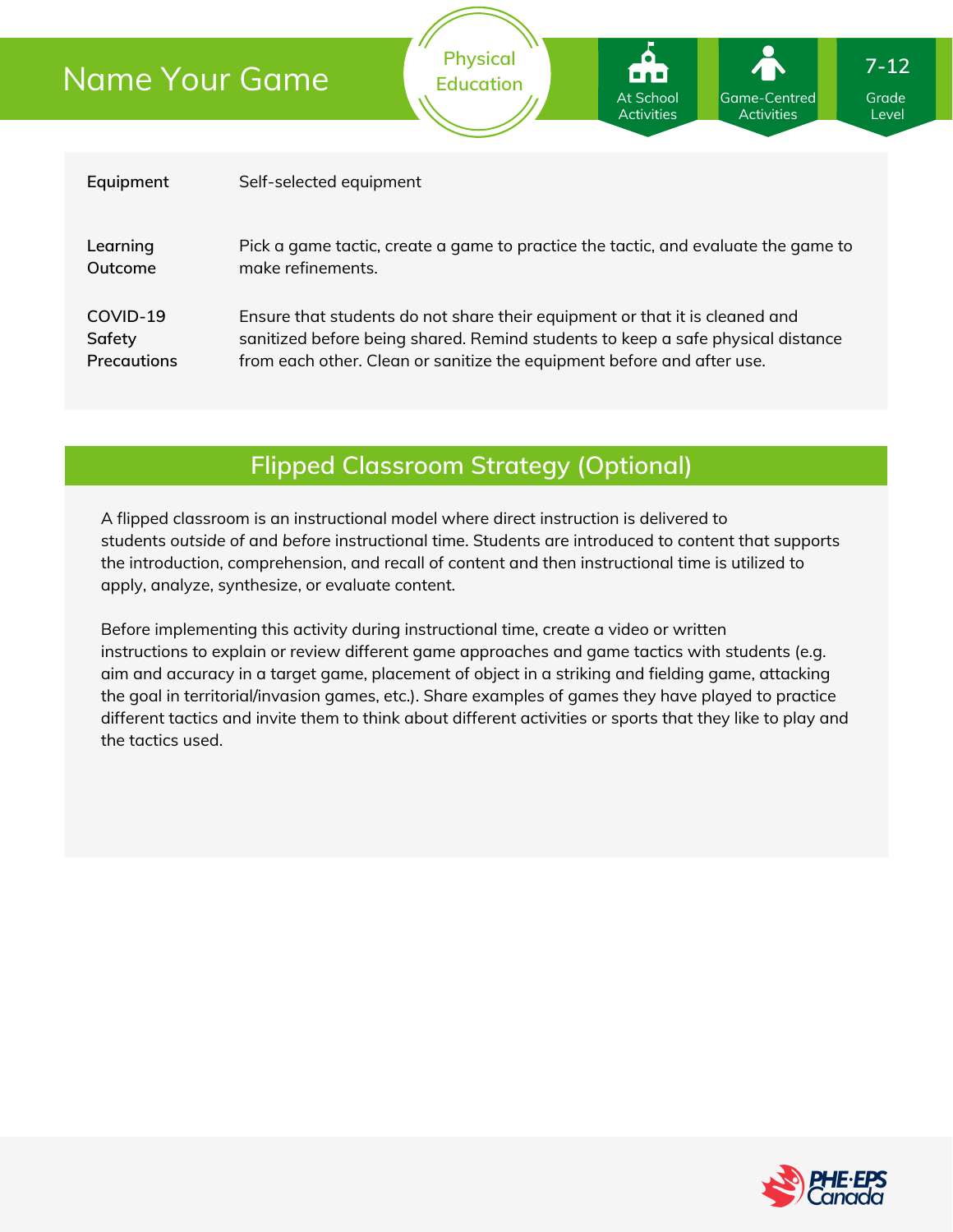# Name Your Game

# **Activity Description**

**Physical Education**

Explain or review different game tactics with students (e.g. aim and accuracy in a target game, placement of object in a striking and fielding game, attacking the goal in territorial/invasion games, etc.). If utilizing a flipped classroom strategy, remind students to apply what they brainstormed in advance of the activity.

Invite students to choose a game approach and associated tactic from the list below and create a game to share with classmates. Each student should develop rules for their game and choose from available equipment. Encourage students to use minimal equipment to create their games. Additionally, their games should not require the sharing of equipment (other than with feet) and should be able to be played following physical distancing guidelines. Students present their games to classmates, accept feedback, and refine their game as needed. In small groups, students play each other's games.

- **Target Games** aim and accuracy (for pre shot routine, consistency, adjusting effort), avoiding obstacles, defending space
- **Striking and Fielding Games** placement of object in the field, striking for accuracy, covering space, running for points, covering bases
- **Net and Wall Games** maintaining a rally, defending space, setting up for attack, attacking open space, defending against an attack
- **Territorial and Invasion Games** maintaining possession, avoiding defense, attacking the goal, defending space, regaining possession

# **Physical Education Competencies Reflection Questions**



### **MOVE**

**Develop psychomotor skills, tactics, and strategies that facilitate a variety of physical activities across diverse environments.**





### **THINK**

**Develop cognitive skills and strategies for a variety of movement contexts that facilitate critical thinking, decision making, and problem solving.**



### **FEEL**

**Develop affective skills and strategies that facilitate healthy and safe relationships with themselves, with others, and with their environment.**



### **ACT**

**Practice behaviour skills and strategies that facilitate movement competence and confidence.**



Reflection is important to support learning during physical education. Consider asking students the reflection questions below and discuss the answers together.

- *What did you think about when developing the rules and strategies for your game in relation to your chosen tactic?*
- *What did you do to evaluate your game? How did you refine it after evaluation?*



Grade Level

7-12

Game-Centred Activities

At School Activities